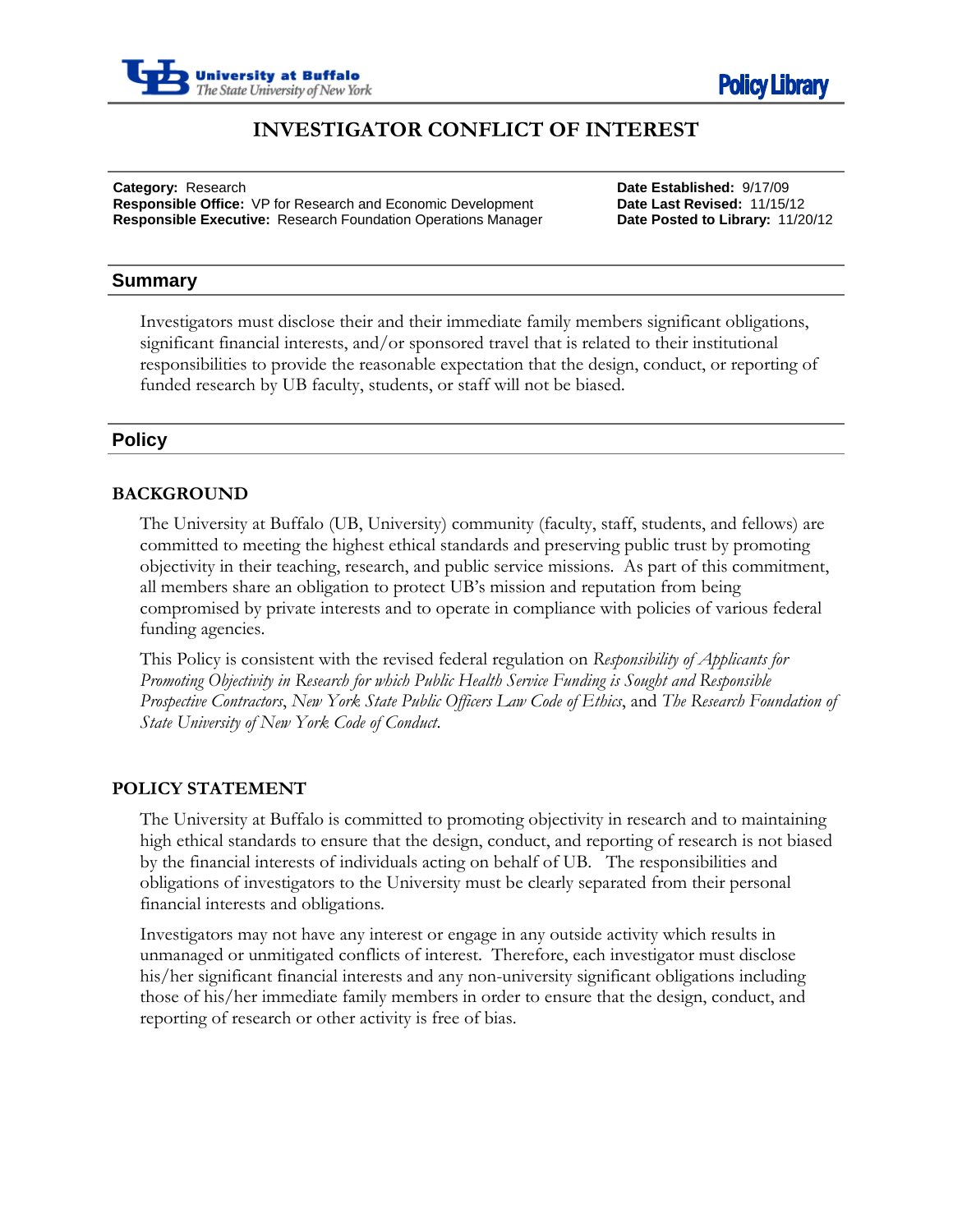#### **Disclosures**

Each investigator is required to complete the *Investigator Disclosure Statement* at the time of applying for funded research or prior to the release of grant funds, whichever occurs first, annually thereafter, and within 30 days of discovering or acquiring a new significant financial interest (SFI).

### **Training**

Financial conflict of interest (FCOI) training is recommended for all investigators engaged in sponsored research activities. FCOI training is required for each investigator involved in U.S. Public Health Service (PHS) funded research and other funded research when required by the sponsor. Required FCOI training must be completed as follows:

- prior to engaging in the research and at least once every four years
- immediately when:
	- o an investigator is new to UB
	- o an investigator is noncompliant with this Policy or with a management plan developed for the investigator
	- o this Policy is revised in a manner that affects the responsibilities of the investigator.

#### **Requirements for PHS Subrecipients**

When funding from the PHS is sub-allocated to another institution, the subrecipient must comply with all PHS Regulations. Subrecipients must certify in the written agreement that their policy complies with PHS FCOI Regulations. If the subrecipient does not have a policy that complies with PHS Regulations, the written agreement must state that the subrecipient will comply with UB's Policy.

#### **APPLICABILITY**

This Policy applies to all investigators who apply for, receive, plan to participate in, or are participating in sponsored projects (e.g., grants, contracts, cooperative agreements).

### **DEFINITIONS**

**Conflict of Interest (COI) -** an interest that has the potential to compromise or bias the professional judgment or objectivity of the holder of the interest, or has the appearance of having the potential to compromise or bias the holder of the interest. A COI may exist when an independent observer might reasonably question whether the individual's professional actions or decisions are determined by considerations of personal gain, financial or otherwise.

A COI may be financial, general, or of commitment:

Financial conflict of interest (FCOI) may arise when an employee or an immediate family member has the potential for financial gain through outside activity and such outside activity is related to his/her job responsibility.

General COI may arise in situations where an employee uses or attempts to use his/her position to obtain personal gain or privileges for himself/herself or an immediate family member.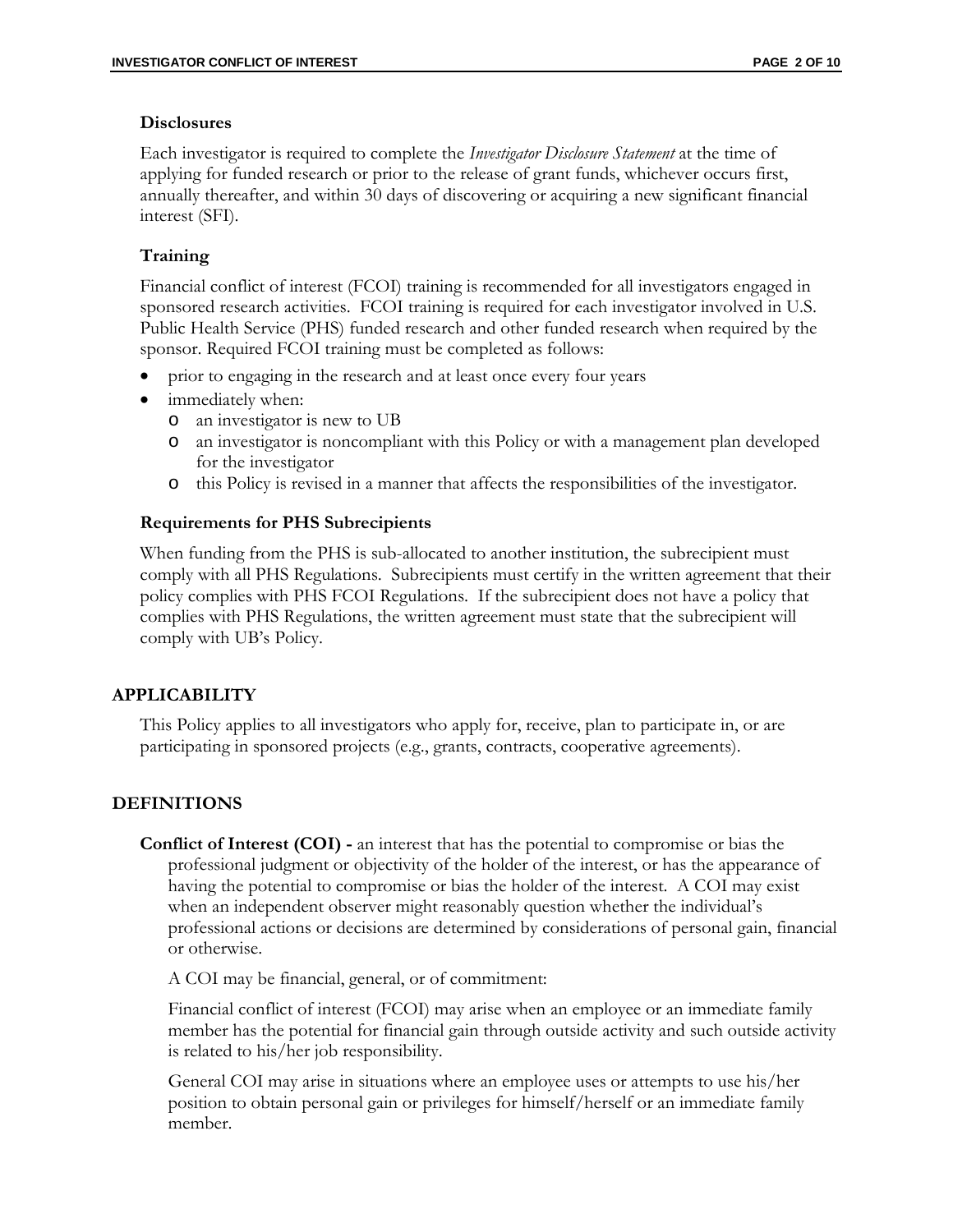Conflicts of commitment arise when outside professional activities or other significant commitments, obligations, or responsibilities interfere with an employee's primary job responsibilities.

- **Conflict of Interest (COI) Committee -** a committee established to evaluate potential conflict of interest situations, develop management plans and assist with monitoring compliance, and serve as a resource for members of the University community.
- **Conflict of Interest Officer (COI Officer) -** the individual assigned responsibility for reviewing and managing potential University conflicts of interest. The COI Officer supports the Conflict of Interest (COI) Committee and determines whether potential conflicts are referred to the COI Committee.
- **Equity interest -** any stock, stock option, or other ownership interest as determined through reference to public prices or other reasonable measures of fair market value.
- **Financial Conflict of Interest (FCOI) -** exists when an investigator's significant financial interest, external obligation, or sponsored travel could directly and significantly affect the design, conduct, or reporting of research or creative activity. SFIs that could directly and significantly affect the design, conduct, or reporting of funded research are considered an FCOI.
- **Immediate Family Members -** includes an individual's spouse or domestic partner or person in a civil union or similar relationship, dependent children, or any other family members residing in the same household.
- **Institutional Responsibilities -** an individual's professional obligations on behalf of UB, which include, but are not limited to, activities such as research, teaching, professional practice, institutional committee memberships, and service on review boards.
- **Investigator -** a project director, principal investigator, or any other person (including subcontractors, collaborators, or consultants), regardless of title or position, responsible for the design, conduct, or reporting of sponsored projects.
- **Investigator Disclosure Statement –** includes information related to an investigator's significant financial interests and non-university significant obligations.
- **Management Plan -** an action plan that will reduce or eliminate an FCOI, prevent or mitigate the harm that could arise from the conflict, and to the extent possible, ensure that the design, conduct, and reporting of research or other activity is free of bias.

**Outside Activity -** any activity outside of UB employment including:

- ownership or investment in any outside business or enterprise
- serving as a director, officer, partner, consultant, broker, agent, or representative of any outside enterprise
- outside professional activity or other activity
- other employment.

**Public Health Services (PHS) -** a branch of the U.S. Department of Health and Human Service (HHS), and components of the PHS including but not limited to the: Agency for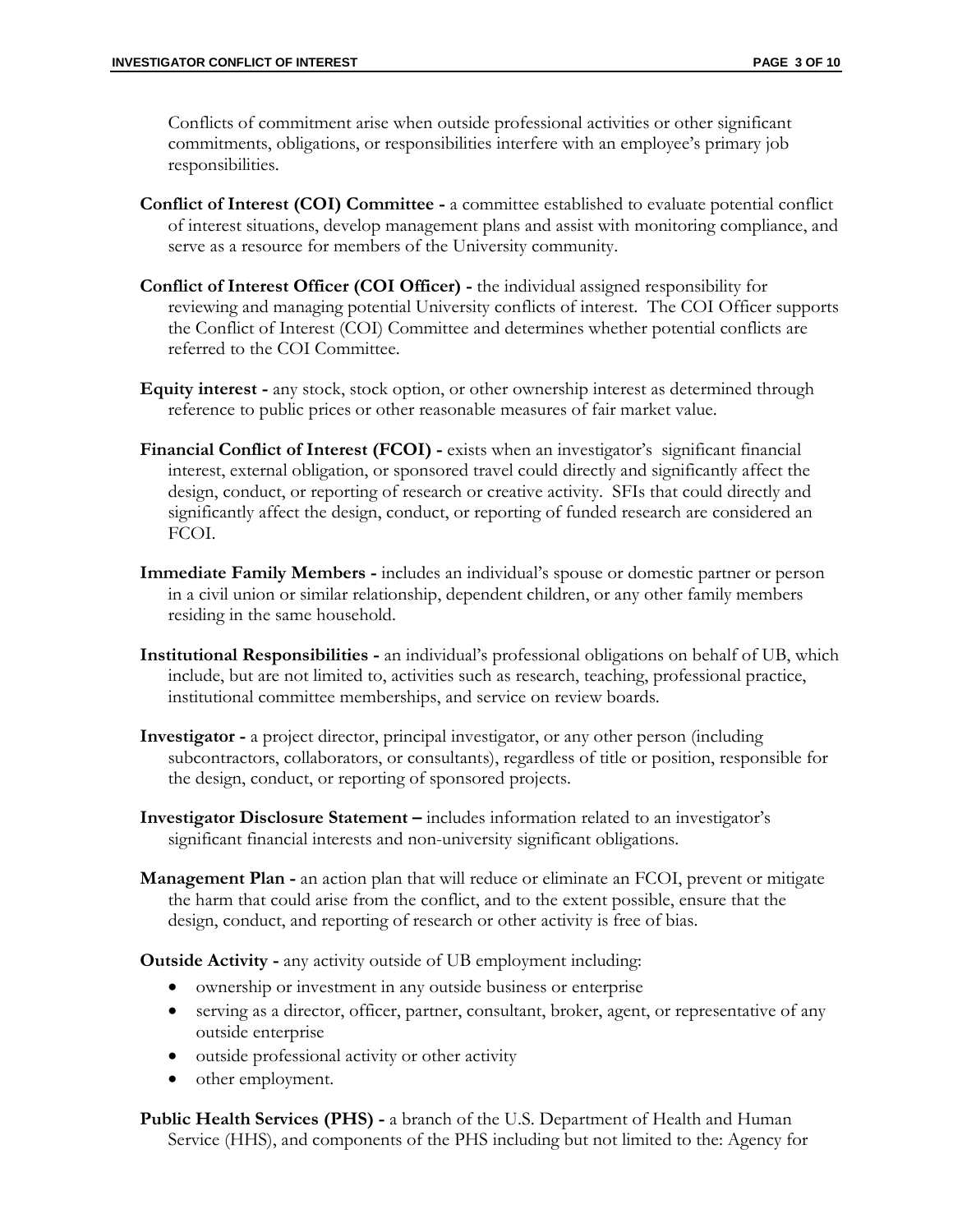Healthcare Research and Quality (AHRQ), Agency for Toxic Substances and Disease Registry (ATSDR), Centers for Disease Control and Prevention (CDC), Food and Drug Administration (FDA), Health Resources and Services Administration (HRSA), Indian Health Service (IHS), National Institutes of Health (NIH), and Substance Abuse and Mental Health Services Administration (SAMHSA).

- **Remuneration -** includes salary and any payment for services not otherwise identified as salary (e.g., consulting fees, honoraria, paid authorship).
- **Royalty Income -** includes any royalty income, licensing income, or other proceeds (e.g., payments linked to product sales or other usage and milestone payments), or the written contractual right to receive future royalties, licensing income or other proceeds, directly or indirectly, under a pending or issued patent, license, copyright, or other property right.
- **Significant Financial Interest (SFI) -** a financial interest consisting of one or more of the following interests of the investigator (or those of the investigator's immediate family members) that reasonably appears to be related to the investigator's institutional responsibilities:
	- with regard to any publicly traded entity, the value of any remuneration received from the entity in the twelve months preceding the disclosure; and the value of any equity interest in the entity as of the date of disclosure if, when aggregated, exceeds \$5,000
	- with regard to any non-publicly traded entity, the value of any remuneration received from the entity in the twelve months preceding the disclosure if, when aggregated, exceeds \$5,000, or when the investigator or his/her immediate family members hold any equity interest (e.g., stock, stock option, or other ownership interest)
	- intellectual property rights and interests (e.g., patents, copyrights), and royalties from such rights, upon receipt of income related to such rights and interest; royalties are included except when received by the investigator from State University of New York (SUNY) or the Research Foundation (RF) if the investigator is currently employed or otherwise appointed by the University
	- income received from foreign entities for seminars, lectures, teaching engagements, or service on advisory committees or review panels
	- sponsored travel.

### **SFI Exclusions**

The following types of financial interests are excluded from the definition of significant financial interest:

- salary, royalties, or other remuneration paid to an investigator by the University (State, RF, University at Buffalo Foundation (UBF)), if the investigator is currently employed or otherwise appointed by the University
- intellectual property rights assigned to SUNY or the RF and agreements to share in royalties related to such rights
- income from investment vehicles, such as mutual funds and retirement accounts, as long as the investigator does not directly control the investment decisions made in these vehicles
- income received from U.S. based organizations for seminars, lectures, teaching engagements, or service on advisory committees or review panels sponsored by a federal, state, or local government agency, an institution of higher education, an academic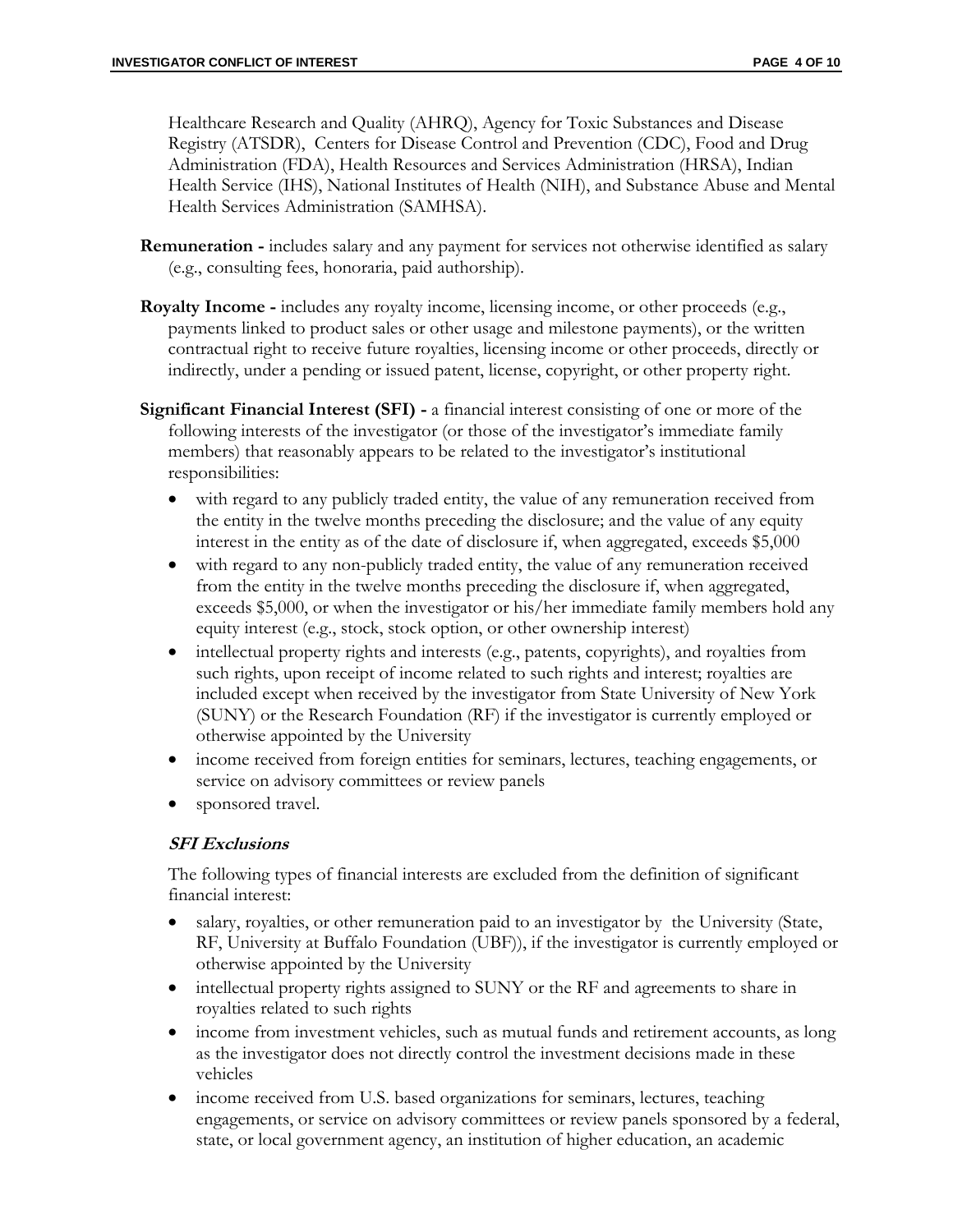teaching hospital, a medical center, or a research institute that is affiliated with an institution of higher education.

- **Significant Obligation -** positions held by an individual or his/her immediate family members as an officer, trustee, director, employee, or consultant of an outside entity whether or not the entity is for profit and whether or not the position is paid, that would reasonably appear to affect the individual's institutional responsibilities.
- **Sponsored Project -** any externally funded research, training, evaluative testing, or public service project directed by UB faculty or staff as part of their university work that requires the university to perform a specified program or deliver a specified product.
- **Sponsored Travel -** travel related to an investigator's institutional responsibilities that is paid by a non-UB entity on behalf of the investigator, and not reimbursed to the investigator so that the exact monetary value may not be readily available.

## **RESPONSIBILITIES**

### **Investigators**

- Complete an *Investigator Disclosure Statement*:
	- o at the time of application for funds or prior to the activation of the award, whichever occurs first
	- o prior to submitting human subject protocols for review by an Institutional Review Board (IRB)
	- o annually thereafter during the period of the funded award
	- o within 30 days of discovering or acquiring a new SFI.
- Complete FCOI training for PHS funded awards, or when required by the sponsor.
- Disclose FCOIs in public presentations or publication of research results.

### **Deans and Vice Presidents**

- Conduct initial review of *Investigator Disclosure Statements.*
- When an investigator discloses any SFI, review with investigator to determine whether the SFI constitutes, or may constitute, an FCOI.
- If an FCOI is clearly present, develop a draft management plan in consultation with the investigator to manage or eliminate the FCOI or report the FCOI to the COI Officer for further review and possible action by the COI Committee.
- If the existence of an FCOI is possible but not definitive, forward to the COI Officer for review and possible action by the COI Committee.

## **COI Officer**

- Review all potential and actual FCOIs. Contact investigator and dean's office to gather all relevant information.
- When appropriate, refer FCOIs or potential FCOIs to the COI committee.
- Within 120 days of determining an FCOI was not disclosed or managed, complete a retrospective review of the investigator's activities.
	- o If bias is found, for PHS awards, notify the PHS awarding component through eRA Commons and submit a mitigation report; for all other funding sources, notify the awarding agency as appropriate.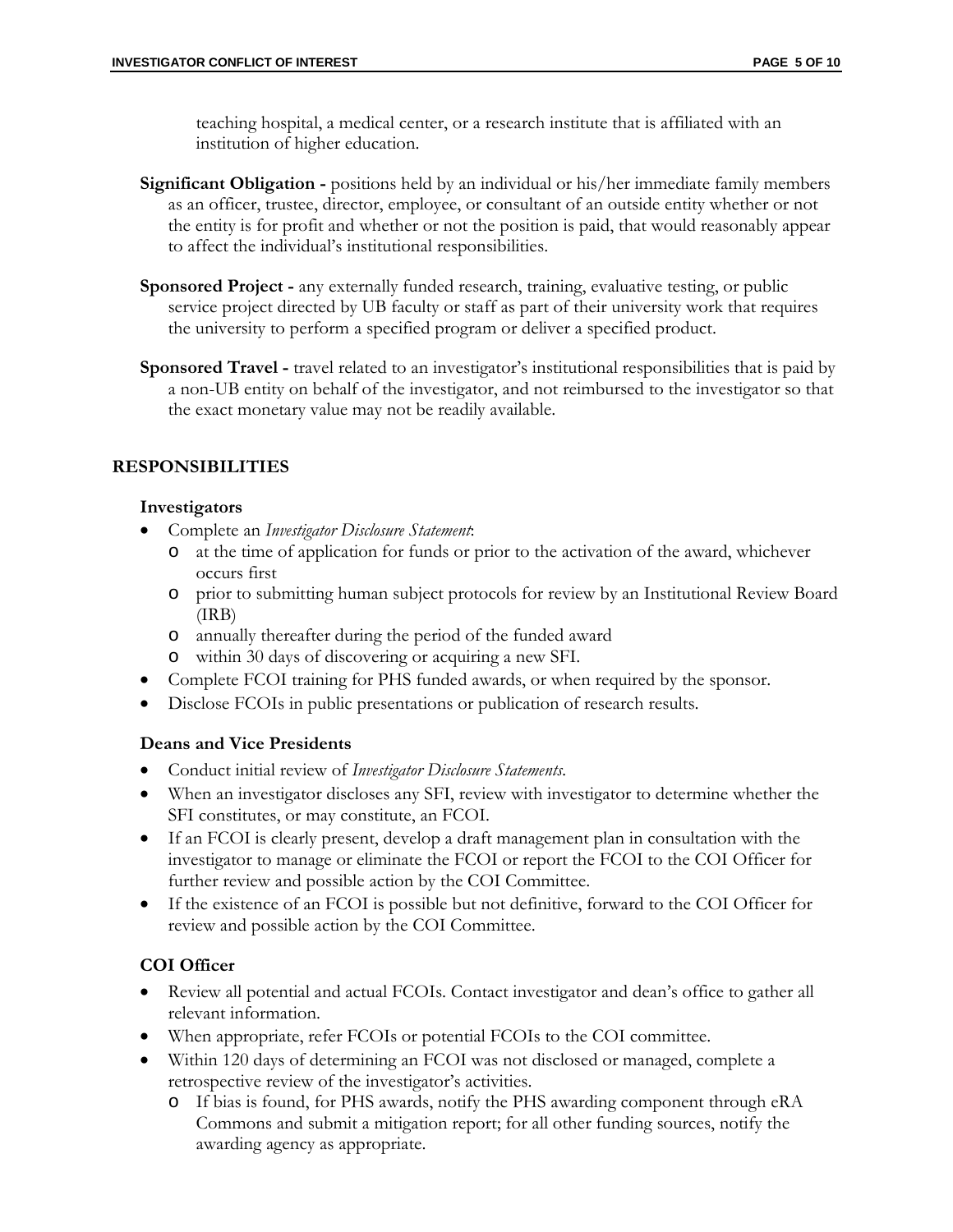- Maintain records of all investigator disclosures of FCOIs, the review of and response to such disclosures, actions taken, and retrospective reviews, if applicable.
- Provide a written response to requests for information about an FCOI related to PHS funded research within five (5) business days of receipt of the request.
- As the University's office of record, maintain the *Investigator Disclosure Statements,* management plans, and all associated correspondence related to the requirements of this Policy.

#### **Conflict of Interest Committee**

- When appropriate, review and accept or modify management plans.
- If all parties cannot agree to a management plan, the COI Committee may determine that the sponsored award should be declined.

### **Sponsored Projects Services (SPS)**

- For PHS funding, or when required by the sponsor, include a certification in all applications stating that UB will comply with the FCOI regulations.
- Ensure that investigator disclosures have been submitted and reviewed prior to activating an award.
- When required by the sponsor, ensure all investigators have completed FCOI training prior to releasing any funds.

## **PROCEDURE**

### **Submission of Disclosure**

Investigators must submit an *Investigator Disclosure Statement* that includes information pertaining to their SFIs and any sponsored travel related to their institutional responsibilities:

- at the time of application for funds or prior to the activation of the award, whichever occurs first
- prior to submitting human subject protocols for review by an Institutional Review Board (IRB)
- annually thereafter during the period of the funded award
- within 30 days of discovering or acquiring a new SFI.

### **Review of Disclosures**

- The responsible dean or vice president will conduct the initial review of the *Investigator Disclosure Statements* to determine if there is an actual or potential FCOI.
- If the dean or vice president identifies an actual or potential FCOI, he/she will draft a management plan in conjunction with the investigator and forward to the COI Officer.
- If the dean or vice president is unable to determine if an FCOI exists, the SFI should be referred to the COI Officer.
- The COI Officer will review all actual or potential FCOIs and draft management plans, and when appropriate, refer the matter to the COI Committee.
- The COI Committee will accept or modify management plans and is responsible for all final decisions related to FCOIs.
- When required, the COI Officer will communicate FCOIs and management plans to funding agencies.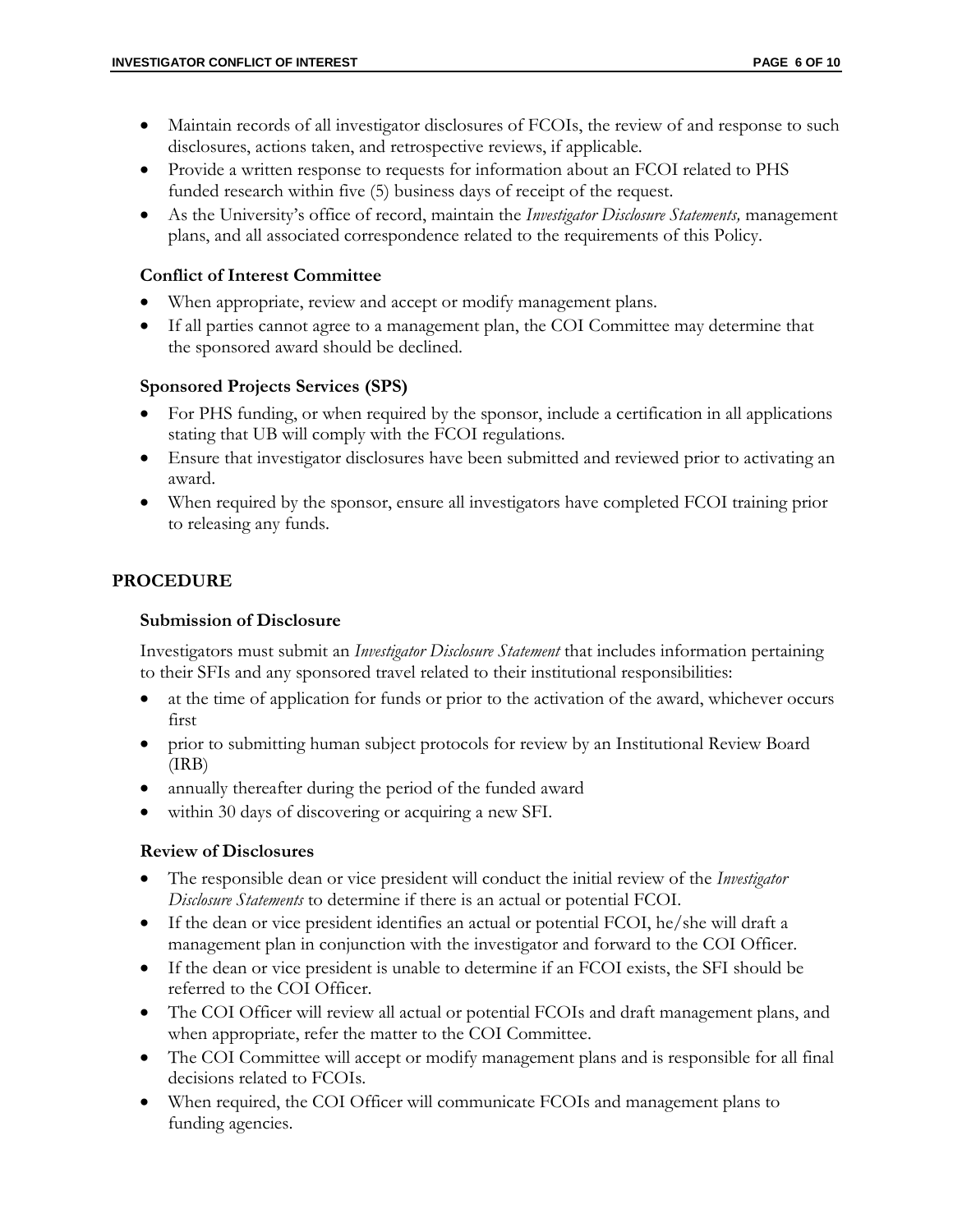#### **Management of Conflicts**

Real or apparent FCOIs are addressed through a management plan designed to remove bias or the perception of bias. Examples of conditions or restrictions that the management plan may include are:

- public disclosure of the SFI
- monitoring of research by independent reviewers
- modification of the research plan
- disqualification from participation in the portion of the research that would be affected by the SFI
- divesture of the SFI
- severance of relationships that create actual or potential conflicts
- removal of the investigator as the principal investigator
- additional remedies specific to the conduct of research involving human subjects, including but not limited to, disclosure of the FCOI in the consent process, or removal of the investigator's ability to recruit research subjects
- decline the sponsored award.

## **Reporting Requirements**

FCOI reports will be submitted to the funding agency in accordance with the agency's requirements.

In cases where the FCOI is related to PHS funded awards, FCOI reports must be submitted to PHS as follows:

- prior to expenditure of PHS funds (if an FCOI is eliminated prior to any expenditures, a report should not be submitted)
- within sixty (60) days of identification of an FCOI for an investigator who is newly participating in the project
- within sixty (60) days for new or newly identified FCOIs for existing investigators
- annually, to provide the status of the FCOI and any changes to the management plan, if applicable, until the completion of the project
- upon completion of a retrospective review, when necessary to update a previously submitted report.

FCOI reports must include:

- grant number
- principal investigator name
- name of investigator with the FCOI
- name of entity with which the investigator has the FCOI
- nature of the FCOI (e.g., equity, consulting fees, travel reimbursement, sponsored travel, and/or honoraria)
- value of the financial interest, or a statement that the value cannot be readily determined
- description of how the financial interest relates to the PHS, or other sponsor's, funded research and the basis for the determination that the financial interest conflicts with such research
- key elements of the related management plan, including:
	- o the conflicted investigator's role and principle duties related to the research project
	- o conditions of the management plan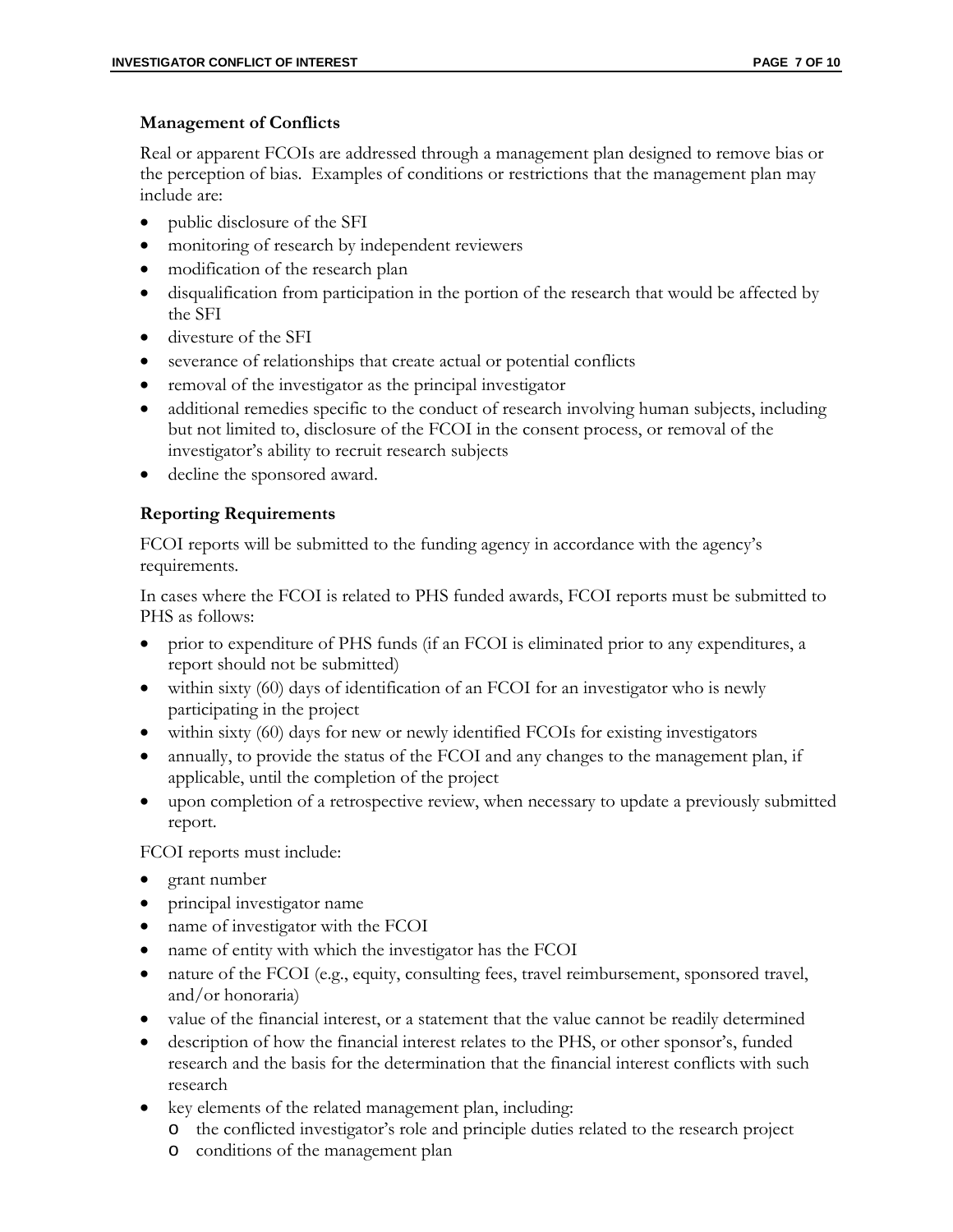- o how the management plan is designed to safeguard objectivity in the research project
- o confirmation of the investigator's agreement to the management plan
- o how the management plan will be monitored to ensure compliance
- o other information as needed.

### **Late Identification of an FCOI and Retrospective Review**

Within sixty (60) days of identifying that an SFI was either not disclosed, or not timely reviewed during an ongoing funded research project, the COI Officer will review the SFI and determine if it is related to funded research and if an FCOI exists. If an FCOI is determined to exist, the COI Committee will develop a management plan that specifies the actions that have been, and will be, taken to manage the FCOI going forward.

In addition, within 120 days of determining an FCOI exists, the COI Officer will complete a retrospective review of the investigator's activities and the funded research project to determine if there was bias in the design, conduct, or reporting of such research results. The retrospective review must be documented and should include:

- the award number and title
- principal investigator (PI) name or primary contact if multiple PIs
- name of the investigator with the FCOI and the name of the entity with whom the investigator has the FCOI
- reason for the retrospective review
- detailed methodology used for the review
- findings and conclusions
- if appropriate, an updated FCOI report.

If bias is found through the retrospective review of a PHS funded award, the COI Officer will notify the PHS awarding component promptly through the eRA Commons and submit a mitigation report that includes:

- the key elements documented in the retrospective review
- description of the impact of the bias on the research project
- plan of action to eliminate or mitigate the effect of the bias
- the extent of harm done including supporting data, if available.

If PHS decides that a particular FCOI will bias the objectivity of research, PHS may impose special award conditions, suspend funding or impose other enforcement mechanisms until the matter is resolved.

When PHS determines that a clinical research project with the purpose of evaluating the safety or effectiveness of a drug, medical device, or treatment has been designed, conducted, or reported by an investigator with an FCOI that was not managed or reported by the University as required, the investigator must disclose the FCOI in each public presentation of results and submit an addendum to previously published results.

If bias is found through the retrospective review of any non-PHS funded award, the COI Officer will notify the awarding agency in accordance with sponsor guidelines.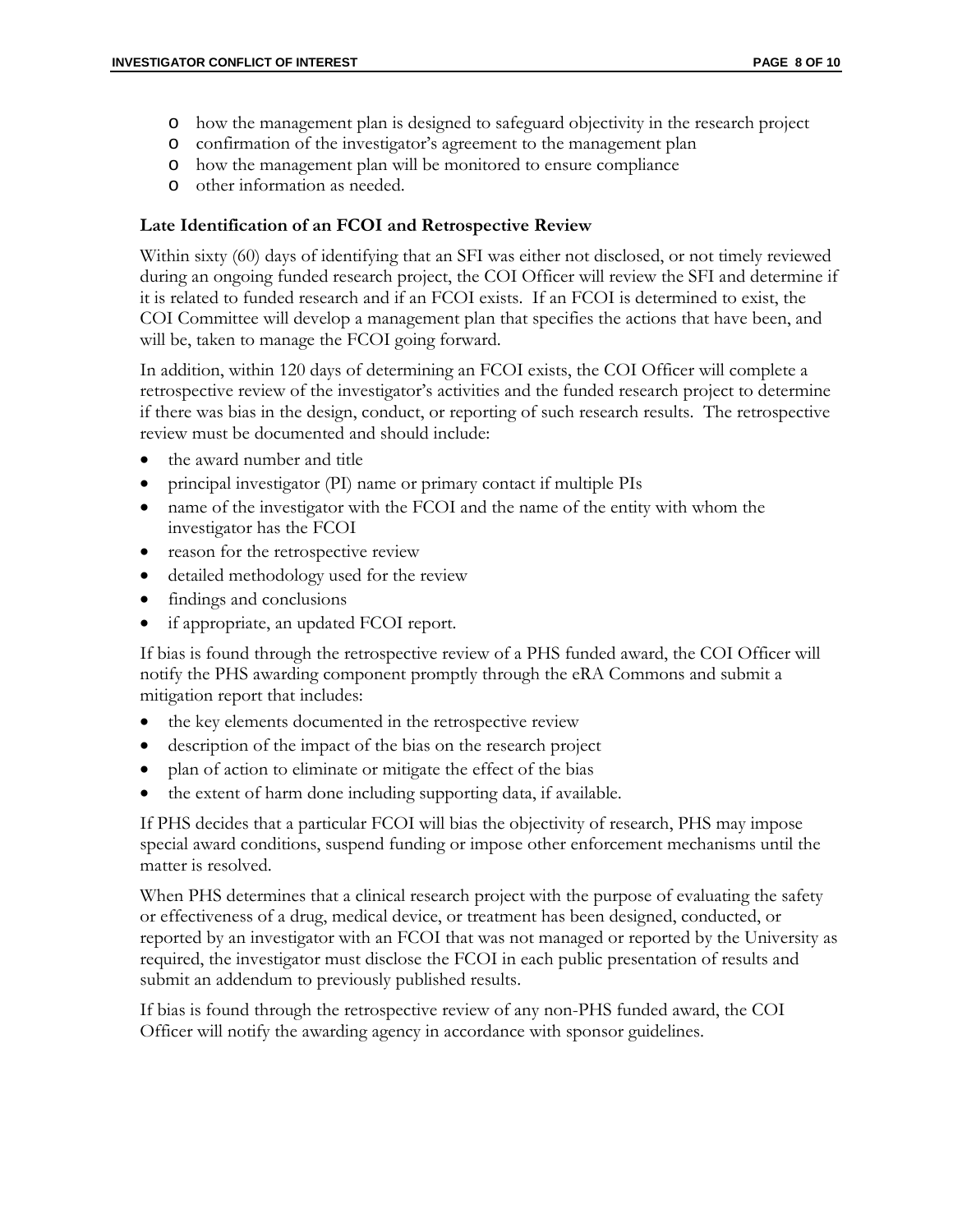#### **Requirements for Subrecipients**

When PHS or other sponsor funding requires, subrecipients must comply with PHS Regulations. Subrecipients must certify in the subcontract that their policy complies with PHS FCOI Regulations. If the subrecipient does not have a policy that complies with PHS Regulations, the subcontract must state that the subrecipient will comply with UB's Policy. The subcontract will also include the time periods in which the subrecipient must provide all necessary information for evaluation of SFIs.

### **Public Accessibility Requirements for Funded Awards**

The COI Officer will provide a written response to requests for information about an FCOI related to PHS funded research and other funded research when required by sponsor policy, within five (5) business days of receipt of the request. The response should include the: investigator's name, title, and role with respect to the project; name of the entity in which the SFI is held; nature of the SFI and the approximate dollar value of the SFI.

### **Certification with PHS Applications**

Sponsored Projects Services (SPS) will include a certification in all applications for PHS funding, and when required by other funding agencies, stating that UB will comply with PHS regulations.

### **Documentation**

The COI Officer will maintain records of all investigator disclosures of FCOIs, the review of and response to such disclosures, all actions taken, and retrospective reviews, if applicable, for at least three years from the date of submission of the final expenditure report for the sponsored research.

### **Contact Information**

| Office of the Vice President for Research & Economic Development |  |                                                  |
|------------------------------------------------------------------|--|--------------------------------------------------|
| 516 Capen Hall                                                   |  | Phone: (716) 645-3321                            |
| North Campus                                                     |  | Website: www.research.buffalo.edu                |
| Buffalo, NY 14260                                                |  | E-mail: $\text{coiofficer}(\hat{a})$ buffalo.edu |

### **Related Information**

#### **Documents:**

SUNY Conflict of Interest Policy (Document No. 6001): [http://www.suny.edu/sunypp/documents.cfm?doc\\_id=527](http://www.suny.edu/sunypp/documents.cfm?doc_id=527) SUNY Extra Service for Professional Staff: [http://www.suny.edu/sunypp/documents.cfm?doc\\_id=419](http://www.suny.edu/sunypp/documents.cfm?doc_id=419) SUNY Outside Activities of University Policy Makers: [http://www.suny.edu/sunypp/documents.cfm?doc\\_id=547](http://www.suny.edu/sunypp/documents.cfm?doc_id=547) The Research Foundation of the State University of New York ("RF") Conflict of Interest Policy (Board of Directors Resolution 95-5): [https://portal.rfsuny.org/portal/page/portal/Intellectual\\_property/Policies/mupol006.htm](https://portal.rfsuny.org/portal/page/portal/Intellectual_property/Policies/mupol006.htm) RF Code of Conduct (Approved January 23, 2012): [https://portal.rfsuny.org/portal/page/portal/The Research Foundation of](https://portal.rfsuny.org/portal/page/portal/The%20Research%20Foundation%20of%20SUNY/home/Working_at_the_RF/corporate_ethics_values/corp_ethics_policies/code_of_conduct.pdf)  [SUNY/home/Working\\_at\\_the\\_RF/corporate\\_ethics\\_values/corp\\_ethics\\_policies/code\\_of\\_conduct.pdf](https://portal.rfsuny.org/portal/page/portal/The%20Research%20Foundation%20of%20SUNY/home/Working_at_the_RF/corporate_ethics_values/corp_ethics_policies/code_of_conduct.pdf) RF Employee Handbook: [http://hr.buffalo.edu/files/phatfile/Employee\\_Handbook.pdf](http://hr.buffalo.edu/files/phatfile/Employee_Handbook.pdf) NIH Guide Notice (August 23, 2011):<http://grants.nih.gov/grants/guide/notice-files/NOT-OD-11-109.html> Patents and Inventions Policy of State University of New York: [https://portal.rfsuny.org/portal/page/portal/Intellectual\\_property/Policies/mupol001.htm](https://portal.rfsuny.org/portal/page/portal/Intellectual_property/Policies/mupol001.htm)